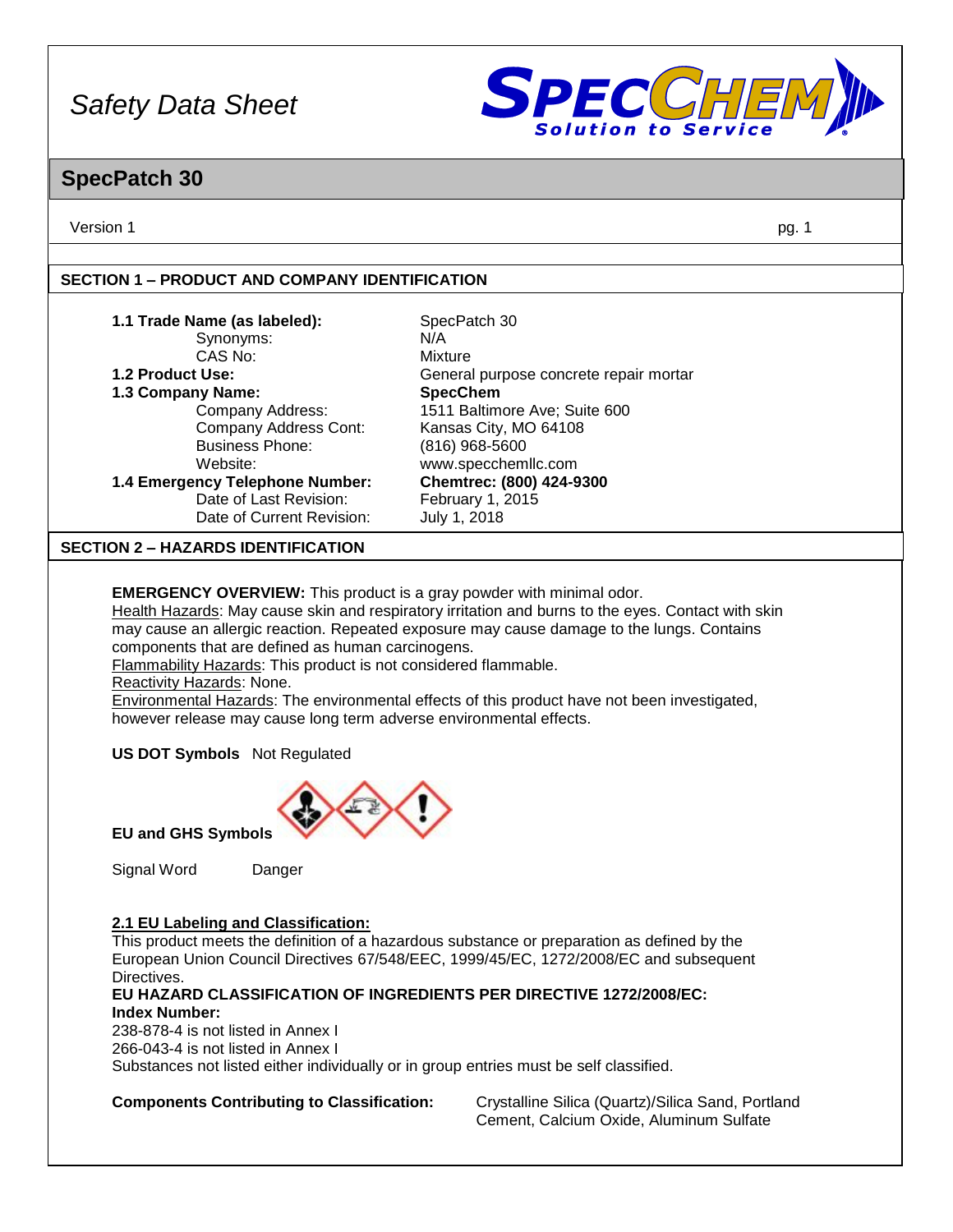

| Version 1                          | pg. 2                                                                                           |
|------------------------------------|-------------------------------------------------------------------------------------------------|
| 2.2 Label Elements:                |                                                                                                 |
| <b>GHS Hazard Classifications:</b> | <b>Carcinogenicity Category 2</b>                                                               |
|                                    | STOT - SE Category 3 (Respiratory System)                                                       |
|                                    | <b>Skin Irritation Category 2</b>                                                               |
|                                    | <b>Skin Sensitization Category 1</b>                                                            |
|                                    | Eye Damage Category 1                                                                           |
| <b>Hazard Statements:</b>          | H351 Suspected of causing cancer                                                                |
|                                    | H373 May cause damage to organs                                                                 |
|                                    | (Respiratory System) through prolonged or                                                       |
|                                    | repeated exposure                                                                               |
|                                    | H335 May cause respiratory irritation                                                           |
|                                    | H315 Causes skin irritation                                                                     |
|                                    | H317 May cause an allergic skin reaction                                                        |
|                                    | H318 Causes serious eye damage                                                                  |
| <b>Precautionary Statements:</b>   | P201 Obtain special instructions before use.<br>P202 Do not handle until all safety precautions |
|                                    | have been read and understood.                                                                  |
|                                    | P260 Do not breath                                                                              |
|                                    | dust/fume/gas/mist/vapours/spray.                                                               |
|                                    | P264 Wash thoroughly after handling.                                                            |
|                                    | P271 Use only outdoors or in a well-ventilated                                                  |
|                                    | area.                                                                                           |
|                                    | P272 Contaminated work clothing should not be                                                   |
|                                    | allowed out of the workplace                                                                    |
|                                    | P270 Do not eat, drink or smoke when using                                                      |
|                                    | this product.                                                                                   |
|                                    | P280 Wear protective gloves/eye                                                                 |
|                                    | protection/face protection.                                                                     |
| <b>Response Statements:</b>        | P308+P313 IF exposed or concerned: Get<br>medical advice/attention.                             |
|                                    | P304+P340 IF INHALED: Remove person to                                                          |
|                                    | fresh air and keep comfortable for breathing.                                                   |
|                                    | P312 Call a POISON CENTER/Doctor if you                                                         |
|                                    | feel unwell.                                                                                    |
|                                    | P302+P352 IF ON SKIN: Wash with plenty of                                                       |
|                                    | water.                                                                                          |
|                                    | P333+P312 If skin irritation or rash occurs: Get                                                |
|                                    | medical advice/attention.                                                                       |
|                                    | P362+P364 Take off contaminated clothing and                                                    |
|                                    | wash it before reuse.                                                                           |
|                                    | P305+P351+P338 IF IN EYES: Rinse                                                                |
|                                    | cautiously with water for several minutes.<br>Remove contact lenses, if present and easy to     |
|                                    | do. Continue rinsing.                                                                           |
|                                    | P310 Immediately call a POISON                                                                  |
|                                    | CENTER/Doctor.                                                                                  |
| <b>Storage Statements:</b>         | P403+P233 Store in a well-ventilated place.                                                     |
|                                    | Keep container tightly closed.                                                                  |
|                                    | P405 Store locked up.                                                                           |
|                                    |                                                                                                 |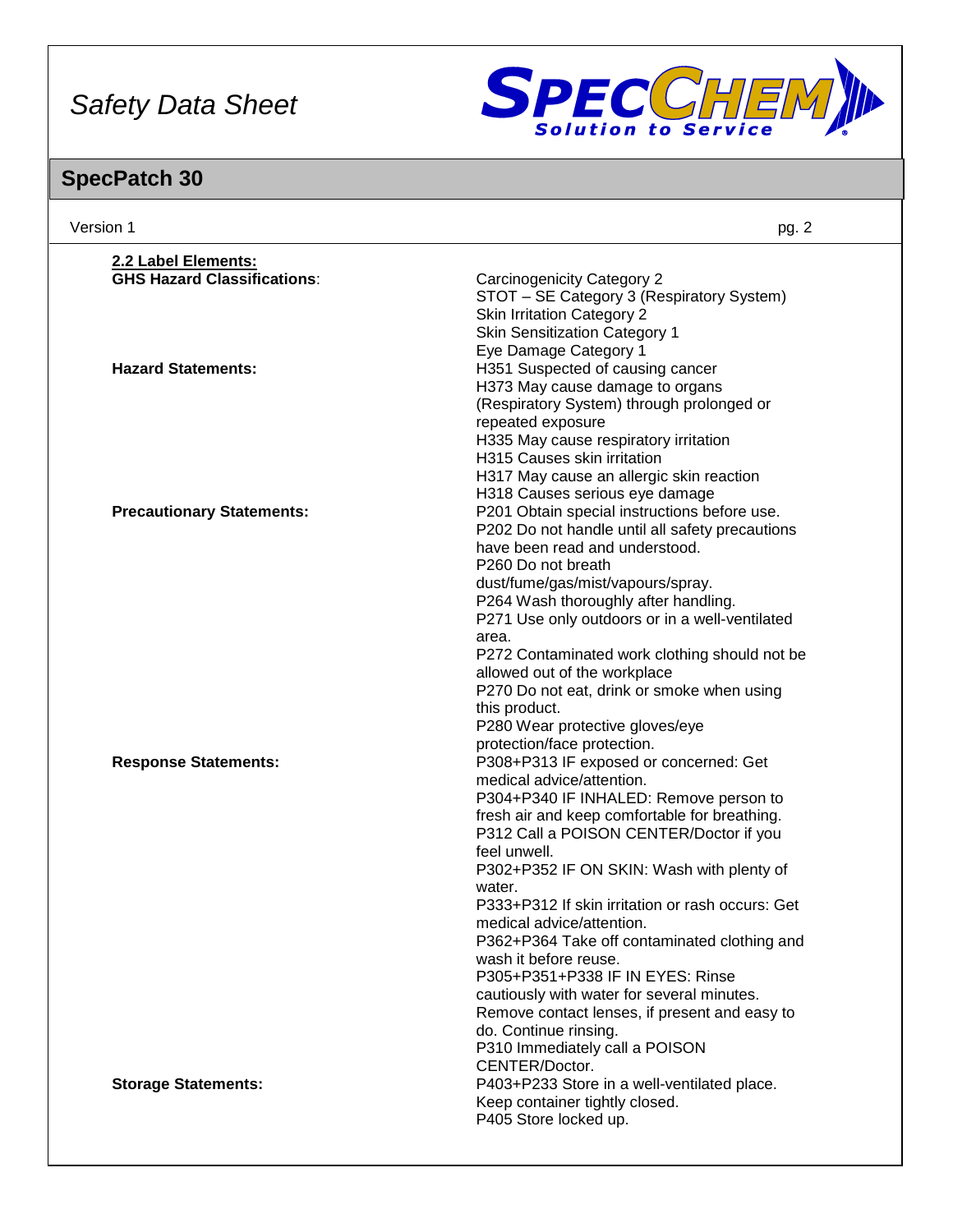

### **SpecPatch 30**

| Version 1                                                                                                                                                                 | pg. 3                                                                                                         |
|---------------------------------------------------------------------------------------------------------------------------------------------------------------------------|---------------------------------------------------------------------------------------------------------------|
| <b>Disposal Statements:</b>                                                                                                                                               | P501 Dispose of contents/container in<br>accordance with<br>local/regional/national/international regulations |
| 2.3 Health Hazards or Risks From Exposure:                                                                                                                                |                                                                                                               |
| <b>Symptoms of Overexposure by Route of Exposure:</b>                                                                                                                     |                                                                                                               |
| The most significant routes of overexposure for this product are by contact with skin or eyes. The<br>symptoms of overexposure are described in the following paragraphs. |                                                                                                               |
| Acute:<br>Inhalation: May cause respiratory irritation.                                                                                                                   |                                                                                                               |
| Skin Contact: May cause irritation to skin.                                                                                                                               |                                                                                                               |
| Eye Contact: Contact with the eyes may cause burns or irritation.                                                                                                         |                                                                                                               |
| Ingestion: May cause gastrointestinal irritation, nausea, and vomiting.                                                                                                   |                                                                                                               |
| Chronic: Repeated exposure may cause skin dryness or cracking.                                                                                                            |                                                                                                               |
| <b>Target Organs:</b>                                                                                                                                                     |                                                                                                               |
| Acute: Eyes, Skin, Respiratory                                                                                                                                            |                                                                                                               |
| Chronic: Lung, Skin                                                                                                                                                       |                                                                                                               |
| <b>SECTION 3 – COMPOSITION / INFORMATION ON INGREDIENTS</b>                                                                                                               |                                                                                                               |

| <b>Hazardous Ingredients</b>                                                                                                      | WT%         | <b>CAS No.</b> | <b>EINECS No.</b> | <b>Hazard Classification</b>                      |
|-----------------------------------------------------------------------------------------------------------------------------------|-------------|----------------|-------------------|---------------------------------------------------|
| Crystalline Silica (Quartz)/<br>Silica Sand                                                                                       | 50-70%      | 14808-60-7     | 238-878-4         | Carc. 2, STOT RE2                                 |
| <b>Portland Cement</b>                                                                                                            | $25 - 45\%$ | 65997-15-1     | 266-043-4         | STOT SE3, Skin Irrit. 2, Eye Dam. 1, Skin Sens. 1 |
| Calcium Oxide                                                                                                                     | $3 - 10%$   | 1305-78-8      | 215-138-9         | STOT SE3, Skin Irrit. 2, Eye Dam. 1               |
| Aluminum Sulfate                                                                                                                  | $1 - 4\%$   | 10043-01-3     | 233-135-0         | STOT SE3, Skin Irrit. 2, Eye Dam. 1               |
| Balance of other ingredients are non-hazardous or less than 1% in concentration (or 0.1% for carcinogens, reproductive toxins, or |             |                |                   |                                                   |

Balance of other ingredients are non-hazardous or less than 1% in concentration (or 0.1% for carcinogens, reproductive toxins, or respiratory sensitizers).

**Note:** All WHMIS required information is included in appropriate sections based on the ANSI Z400.1-2010 format. This product has been classified in accordance with the hazard criteria of the CPR and the MSDS contains all the information required by the CPR, EU Directives and the Japanese Industrial Standard JIS Z 7250:2000

#### **SECTION 4 – FIRST AID MEASURES**

#### **4.1 Description of First Aid Measures:**

| <b>Eye Contact:</b>  | If product enters the eyes, flush with plenty of water or eye wash<br>solution for several minutes. Remove contacts if present and easy to<br>do. Seek medical attention if irritation persists. |
|----------------------|--------------------------------------------------------------------------------------------------------------------------------------------------------------------------------------------------|
| <b>Skin Contact:</b> | Wash skin thoroughly with soap and water after handling. Seek medical<br>attention if irritation develops and persists.                                                                          |
| Inhalation:          | If breathing becomes difficult, remove victim to fresh air. If necessary,<br>use artificial respiration to support vital functions. Seek medical<br>attention.                                   |
| Ingestion:           | If product is swallowed, call physician or poison center if you feel unwell.                                                                                                                     |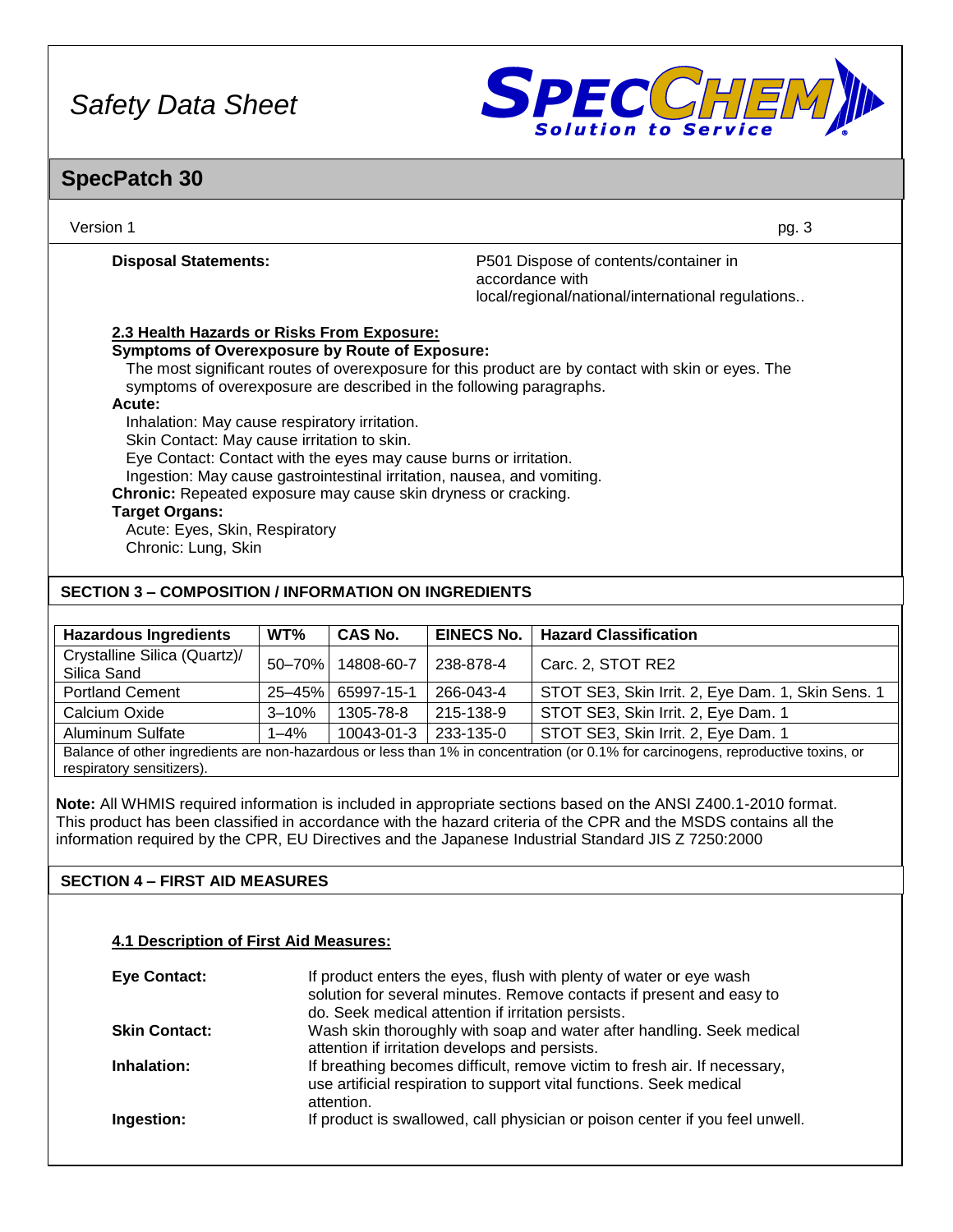

### Version 1 pg. 4 **SpecPatch 30** If professional advice is not available, do not induce vomiting. Never induce vomiting or give dilutents (milk or water) to someone who is unconscious, having convulsions, or who cannot swallow. Seek medical advice. Take a copy of the label and/or SDS with the victim to the health professional. **Medical Conditions Generally Aggravated By Exposure:** Pre-existing skin, respiratory system or eye problems may be aggravated by prolonged contact. **4.2 Symptoms and Effects Both Acute and Delayed:** Exposure to skin and respiratory may cause irritation. Contact with the eyes may cause burns. Contact with skin may cause an allergic reaction. Repeated exposure may cause damage to the lungs. **4.3 Recommendations to Physicians:** Treat symptoms and eliminate overexposure. **5.1 Fire Extinguishing Materials: Use the following fire extinguishing materials: Water Spray:** Yes **Foam:** Yes **Halon:** Yes **Carbon Dioxide:** Yes **Dry Chemical:** Yes **Other:** Any "C" Class **5.2 Unusual Fire and Explosion Hazards: Irritating and toxic fumes may be produced at high temperatures. Use of water may result if the formation of a toxic aqueous solution. Do not allow run-off from fire fighting to enter drains or water courses.** Explosive Sensitivity to Mechanical Impact: No Explosive Sensitivity to Static Discharge: No **5.3 Special Fire-Fighting Procedures:** • Incipient fire responders should wear eye protection. • Structural firefighters must wear Self-Contained Breathing Apparatus (SCBA) and full protective equipment. • Isolate materials not yet involved in the fire and protect personnel. • Move containers from fire area if this can be done without risk; otherwise, cool with carefully applied water spray. **SECTION 5 – FIRE FIGHTING MEASURES**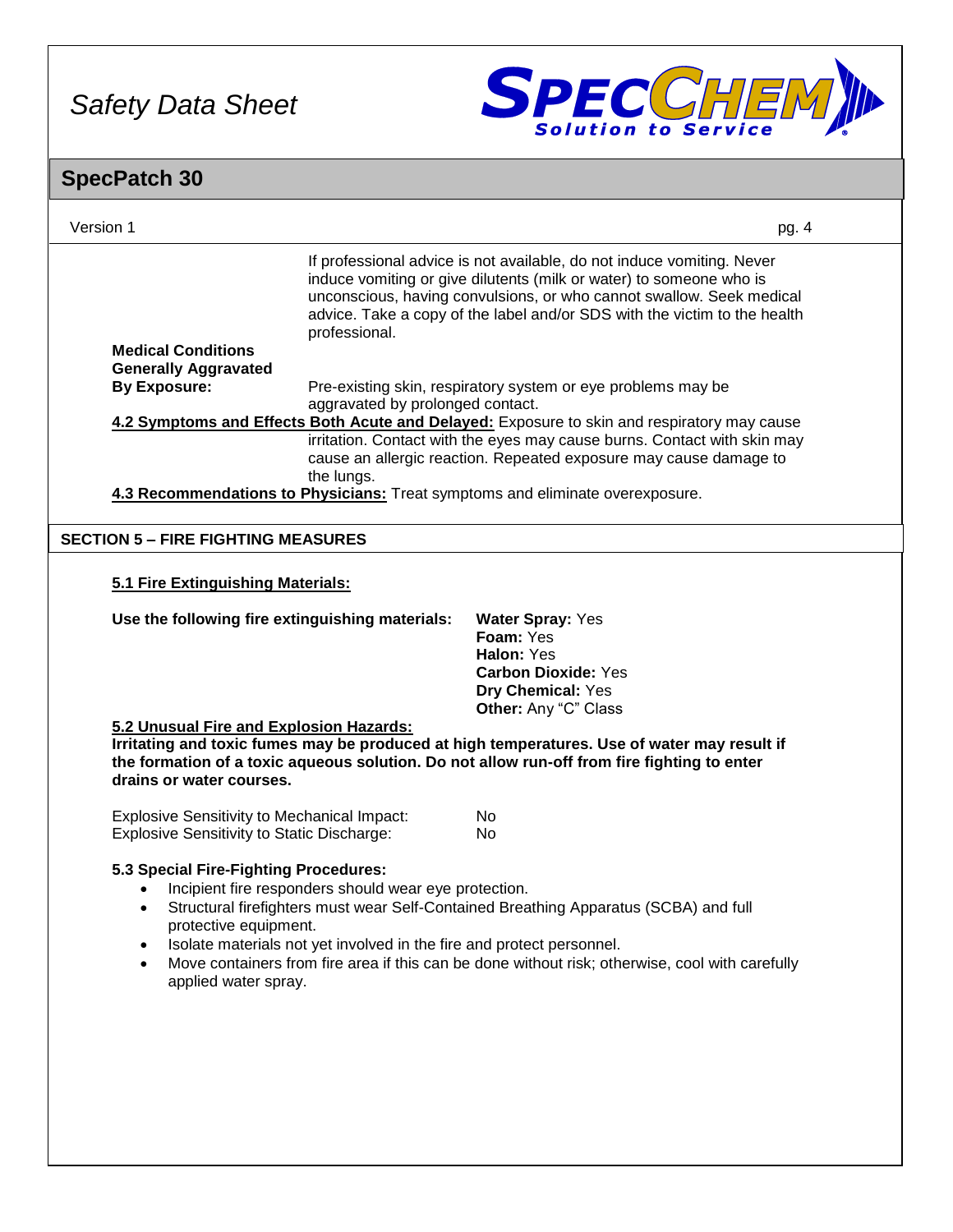

### **SpecPatch 30**

#### Version 1 pg. 5

• If possible, prevent run-off water from entering storm drains, bodies of water, or other environmentally sensitive areas.



#### **SECTION 6 – ACCIDENTAL RELEASE MEASURES (STEPS FOR SPILLS)**

#### **6.1 Personal Precautions, Protective Equipment and Emergency Procedures:**

Use cautious judgment when cleaning up spill. Wear suitable protective clothing, gloves, and eye/face protection.

#### **6.2 Environmental Precautions:**

If liquid was introduced, construct a dike to prevent spreading. Keep out of sewers, storm drains, surface waters, and soils.

#### **6.3 Spill and Leak Response:**

#### **Small Spills:**

- Collect material via broom or mop. Place in tightly sealed containers for proper disposal.
- Approach spill areas with caution.
- If liquid was introduced, create a dike or trench to contain material.
- Soak up with absorbent material such as clay, sand or other suitable non-reactive material.

#### **Large Spills:**

- Place in leak-proof containers. Seal tightly for proper disposal.
- Dispose of in accordance with U.S. Federal, State, and local hazardous waste disposal regulations and those of Canada and its Provinces, those of Australia, Japan and EU Member States (see Section 13, Disposal Considerations).

#### **SECTION 7 - HANDLING AND STORAGE**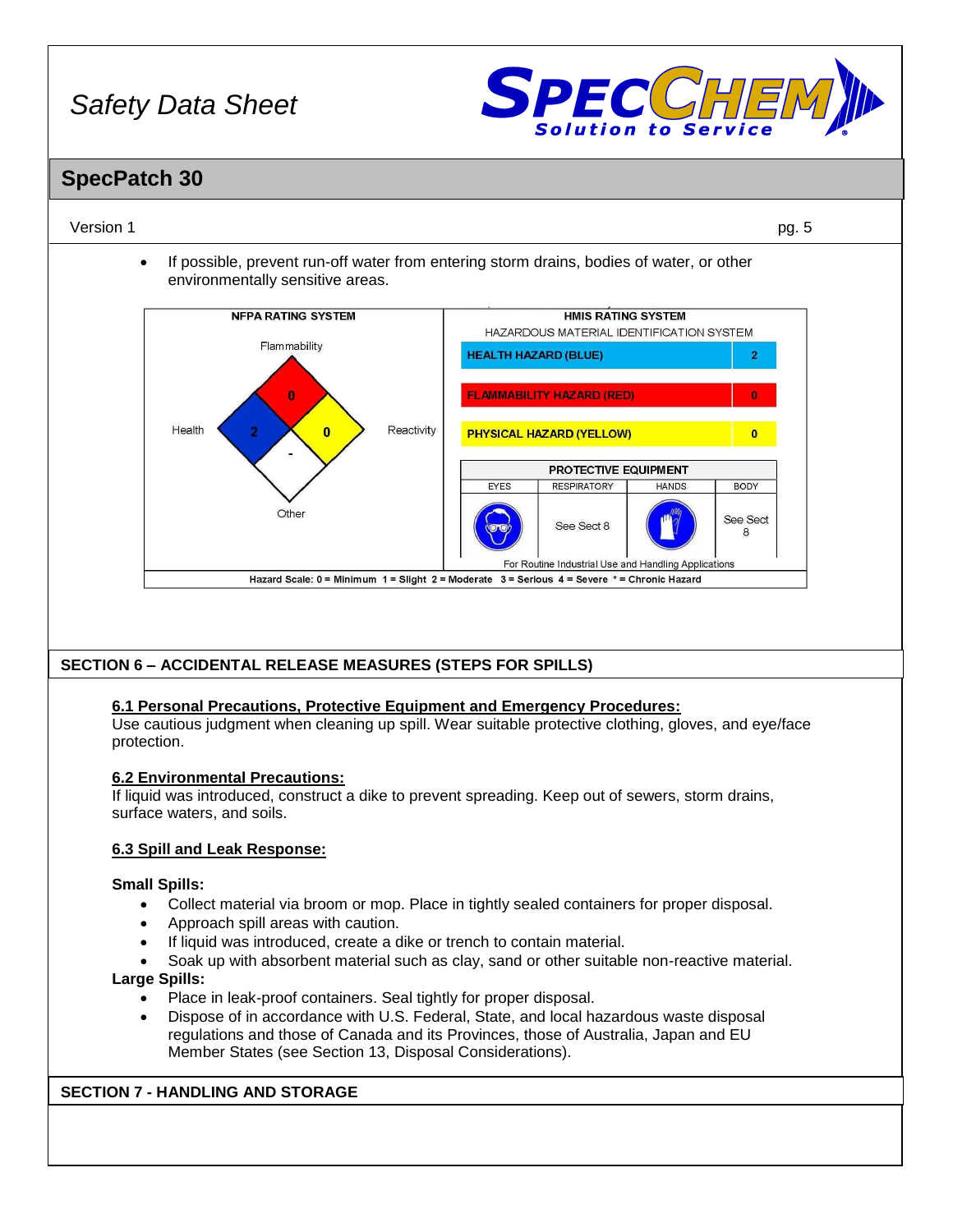

### **SpecPatch 30**

#### Version 1 pg. 6

#### **7.1 Precautions for Safe Handling:**

To prevent eye contact under the foreseeable conditions of use, wear appropriate safety eyewear. When handling, do not eat, drink, or smoke. Wash thoroughly after handling.

#### **7.2 Storage and Handling Practices:**

Keep away from incompatible materials. Keep container closed when not in use and store in well ventilated area.

#### **7.3 Specific Uses:**

Rapid setting concrete repair mortar.

#### **SECTION 8 – EXPOSURE CONTROLS / PERSONAL PROTECTION**

#### **8.1 Exposure Parameters:**

| Ingredients                                       | <b>CAS No.</b> | <b>OSHA PEL</b>                            | <b>NIOSH PEL</b>                                     | <b>ACGIH TWA</b>    |
|---------------------------------------------------|----------------|--------------------------------------------|------------------------------------------------------|---------------------|
| <b>Crystalline Silica</b><br>(Quartz)/Silica Sand | 14808-60-7     | TWA 0.3 mg/m3 (total)                      | $\frac{1}{2}$ TWA 0.1 mg/m3 (resp) Ca TWA 0.05 mg/m3 | $0.025$ mg/m3       |
| <b>Portland Cement</b>                            | 65997-15-1     | TWA 5 mg/m3 (resp)<br>TWA 15 mg/m3 (total) | TWA 5 mg/m3 (resp)<br>TWA 10 mg/m3 (total)           | 10 mg/m $3$ (total) |
| Calcium Oxide                                     | 1305-78-8      | TWA 5 $mg/m3$                              | TWA 2 $mg/m3$                                        | TWA 2 $mg/m3$       |
| <b>Aluminum Sulfate</b>                           | 10043-01-3     | TWA 2 $mg/m3$                              | TWA 2 $mg/m3$                                        | TWA 2 $mg/m3$       |

# **8.2 Exposure Controls:**

**Ventilation and Engineering Controls:** Use with adequate ventilation to ensure exposure levels are maintained below the limits provided above.

*The following information on appropriate Personal Protective Equipment is provided to assist employers in complying with OSHA regulations found in 29 CFR Subpart I (beginning at 1910.132), or standards of EU member states (including EN 149 for respiratory PPE, and EN 166 for face/eye protection), and those of Japan. Please reference applicable regulations and standards for relevant details.*

| <b>Respiratory Protection:</b> | Maintain airborne contaminant concentrations<br>below guidelines listed above. Use only<br>respiratory protection authorized in the U.S.<br><b>Federal OSHA Respiratory Protection Standard</b><br>(29 CFR 1910.134), equivalent U.S. State<br>standards, Canadian CSA Standard Z94.4-93,<br>the European Standard EN149, or EU member<br>states. |
|--------------------------------|---------------------------------------------------------------------------------------------------------------------------------------------------------------------------------------------------------------------------------------------------------------------------------------------------------------------------------------------------|
| <b>Eye Protection:</b>         | Safety glasses or goggles are required.<br>If necessary, refer to U.S. OSHA 29 CFR<br>1910.133, Canadian Standards, and the<br>European Standard EN166, Australian<br>Standards, or relevant Japanese Standards.                                                                                                                                  |
| <b>Hand Protection:</b>        | Chemical resistant gloves are required to<br>prevent skin contact. If necessary, refer to U.S.<br>OSHA 29 CFR 1910.138, the European                                                                                                                                                                                                              |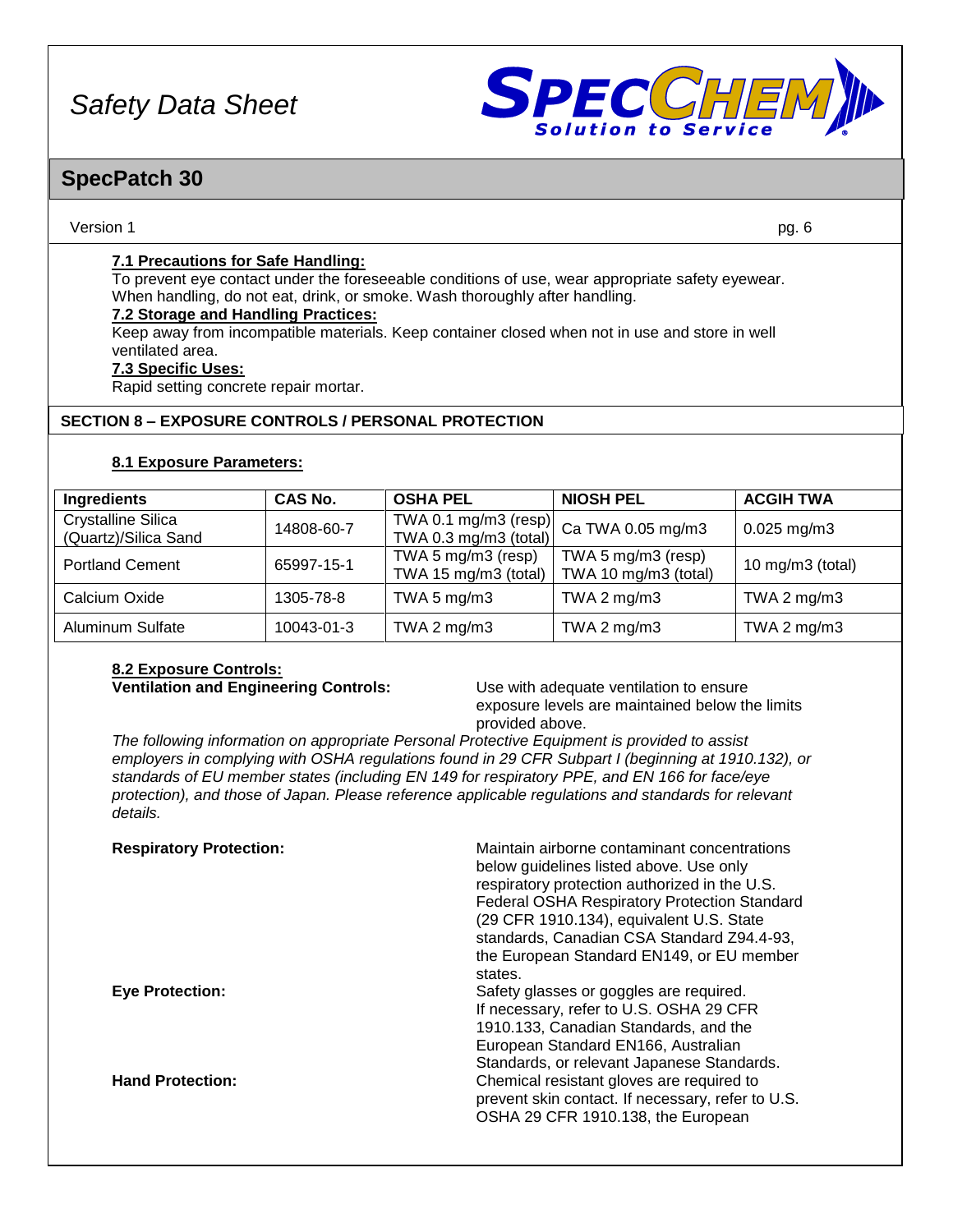

| Version 1                                                                                                                                                                                                                                                                                                                                                                                                                                                                                                                                                                                                                                                                                                                                                                                                                                                                                                                                                                         | pg. 7                                                                                                                                                                                                                                                                                                                                                                                                                                                                                                                                                                                                                          |
|-----------------------------------------------------------------------------------------------------------------------------------------------------------------------------------------------------------------------------------------------------------------------------------------------------------------------------------------------------------------------------------------------------------------------------------------------------------------------------------------------------------------------------------------------------------------------------------------------------------------------------------------------------------------------------------------------------------------------------------------------------------------------------------------------------------------------------------------------------------------------------------------------------------------------------------------------------------------------------------|--------------------------------------------------------------------------------------------------------------------------------------------------------------------------------------------------------------------------------------------------------------------------------------------------------------------------------------------------------------------------------------------------------------------------------------------------------------------------------------------------------------------------------------------------------------------------------------------------------------------------------|
| <b>Body Protection:</b>                                                                                                                                                                                                                                                                                                                                                                                                                                                                                                                                                                                                                                                                                                                                                                                                                                                                                                                                                           | Standard DIN EN 374, the appropriate<br>Standards of Canada, Australian Standards, or<br>relevant Japanese Standards.<br>Use body protect appropriate to task being<br>performed.<br>If necessary, refer to appropriate Standards of<br>Canada, or appropriate standards of the EU,<br>Australian Standards, or relevant Japanese<br>Standards. If a hazard of injury to the feet exists<br>due to falling objects, rolling objects, where<br>objects may pierce the soles of the feet or where<br>employee's feet may be exposed to electrical<br>hazards, use foot protection, as described in<br>U.S. OSHA 29 CFR 1910.136. |
| <b>SECTION 9 - PHYSICAL AND CHEMICAL PROPERTIES</b>                                                                                                                                                                                                                                                                                                                                                                                                                                                                                                                                                                                                                                                                                                                                                                                                                                                                                                                               |                                                                                                                                                                                                                                                                                                                                                                                                                                                                                                                                                                                                                                |
| 9.1 Information on Basic Physical and Chemical Properties:<br>ppearance (Physical State and Color): Gray powder<br>Odor: Minimal<br>Odor Threshold: No data available<br>pH: No data available<br>Melting/Freezing Point: No data available<br>Boiling Point: No data available<br><b>Flash Point: No data available</b><br>Evaporation Rate: No data available<br>Flammability (Solid; Gas): No data available<br>Upper/Lower Flammability or Explosion Limits: No data available<br>Vapor Pressure (mm Hg @ 20°C (68° F): No data available<br>Vapor Density: No data available<br>Relative Density: No data available<br>Specific Gravity: 2.6 - 3.2<br><b>Solubility in Water: Miscible</b><br>Weight per Gallon: No data available<br>Partition Coefficient (n-octanol/water): No data available<br>Auto-Ignition Temperature: No data available<br>Decomposition Temperature: No data available<br>Viscosity: No data available<br>9.2 Other Information: No data available |                                                                                                                                                                                                                                                                                                                                                                                                                                                                                                                                                                                                                                |
| <b>SECTION 10 - STABILITY AND REACTIVITY</b>                                                                                                                                                                                                                                                                                                                                                                                                                                                                                                                                                                                                                                                                                                                                                                                                                                                                                                                                      |                                                                                                                                                                                                                                                                                                                                                                                                                                                                                                                                                                                                                                |
| 10.1 Reactivity:<br>10.2 Stability:<br>10.3 Possibility of Hazardous Reactions: Will not occur.<br>10.4 Conditions to Avoid:                                                                                                                                                                                                                                                                                                                                                                                                                                                                                                                                                                                                                                                                                                                                                                                                                                                      | This product is not reactive.<br>Stable under conditions of normal storage and use.<br>No data available.                                                                                                                                                                                                                                                                                                                                                                                                                                                                                                                      |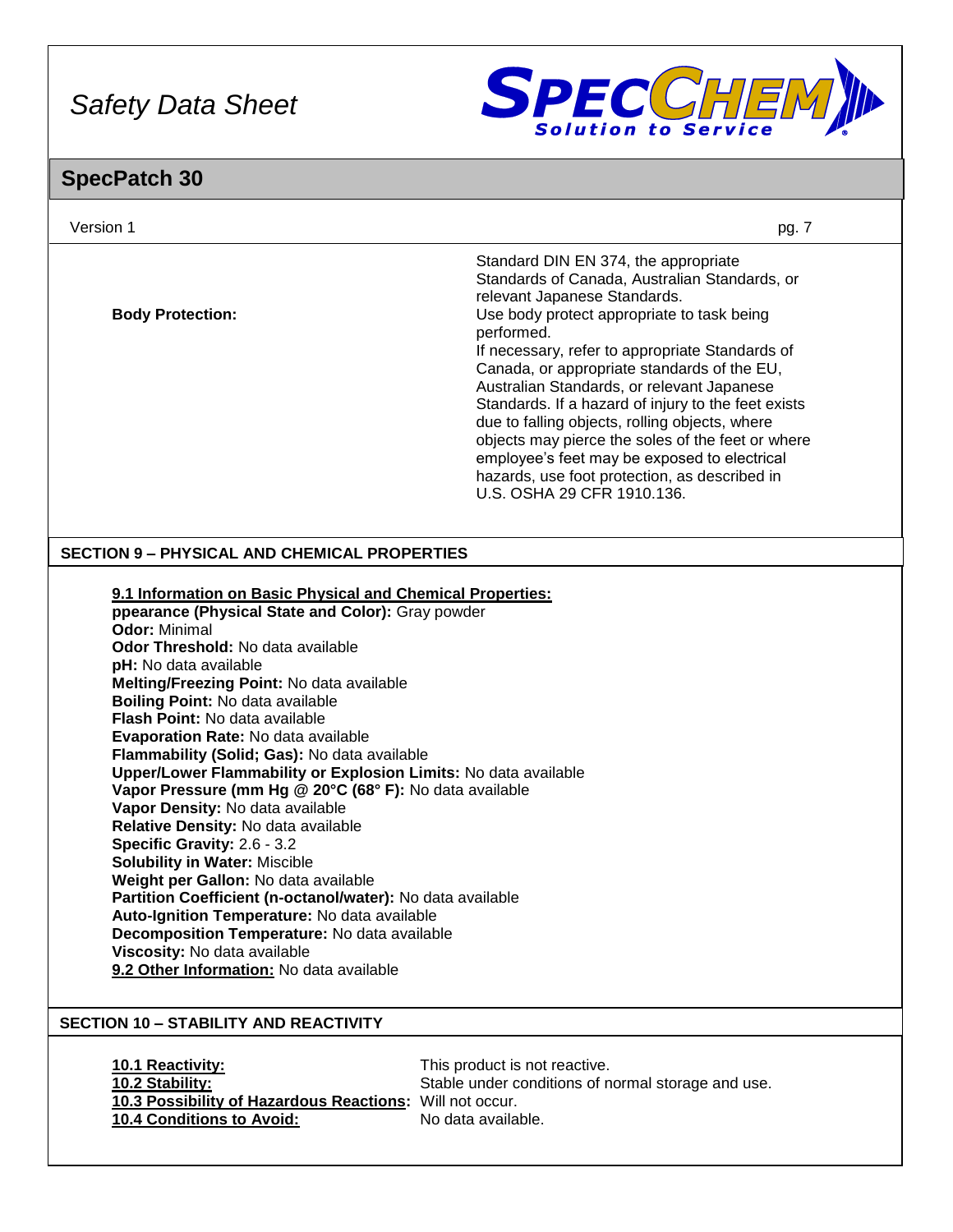

| Version 1                                                                                                                                                                                                                                       | pg. 8                                                                                                                                                                                                                                                                                                                                                     |  |  |
|-------------------------------------------------------------------------------------------------------------------------------------------------------------------------------------------------------------------------------------------------|-----------------------------------------------------------------------------------------------------------------------------------------------------------------------------------------------------------------------------------------------------------------------------------------------------------------------------------------------------------|--|--|
| 10.5 Incompatible Substances:<br>Hydrogen fluoride.<br>10.6 Hazardous Decomposition Products: No data available.                                                                                                                                |                                                                                                                                                                                                                                                                                                                                                           |  |  |
| <b>SECTION 11 - TOXICOLOGY INFORMATION</b>                                                                                                                                                                                                      |                                                                                                                                                                                                                                                                                                                                                           |  |  |
| 11.1 Information on Toxicological Effects:                                                                                                                                                                                                      |                                                                                                                                                                                                                                                                                                                                                           |  |  |
| <b>Toxicity Data:</b><br><b>Suspected Cancer Agent:</b>                                                                                                                                                                                         | No data available<br>Crystalline Silica (Quartz)/Silica Sand (CAS 14808-60-7) is<br>found on one or more of the following lists: FEDERAL OSHA Z<br>LIST, NTP, IARC, or CAL/OSHA and therefore is considered<br>to be a cancer-causing agent by these agencies.                                                                                            |  |  |
| Irritancy:                                                                                                                                                                                                                                      | Skin, eye, and respiratory irritant.                                                                                                                                                                                                                                                                                                                      |  |  |
| <b>Sensitization to the Product:</b><br><b>Germ Cell Mutagenicity:</b>                                                                                                                                                                          | This product is expected to cause skin sensitization.<br>This product does not contain ingredients that are suspected                                                                                                                                                                                                                                     |  |  |
|                                                                                                                                                                                                                                                 | to be a germ cell mutagenic.                                                                                                                                                                                                                                                                                                                              |  |  |
| <b>Reproductive Toxicity:</b>                                                                                                                                                                                                                   | This product is not expected to be a human reproductive<br>toxicant.                                                                                                                                                                                                                                                                                      |  |  |
| <b>SECTION 12 - ECOLOGICAL INFORMATION</b>                                                                                                                                                                                                      |                                                                                                                                                                                                                                                                                                                                                           |  |  |
| 12.1 Toxicity:<br>12.2 Persistence and Degradability:<br>12.3 Bioaccumulative Potential:<br>12.4 Mobility in Soil:<br>12.6 Other Adverse Effects:<br>12.7 Water Endangerment Class:                                                             | No data available<br>No specific data available on this product.<br>No specific data available on this product.<br>No specific data available on this product.<br>12.5 Results of PBT and vPvB Assessment: No specific data available on this product.<br>No data available<br>At present, there are no ecotoxicological assessments<br>for this product. |  |  |
| <b>SECTION 13 - DISPOSAL CONSIDERATIONS</b>                                                                                                                                                                                                     |                                                                                                                                                                                                                                                                                                                                                           |  |  |
| 13.1 Waste Treatment Methods:<br>13.2 EU Waste Code:                                                                                                                                                                                            | Waste disposal must be in accordance with<br>appropriate U.S. Federal, State, and local<br>regulations, those of Australia, EU Member<br>States and Japan.<br>Not determined                                                                                                                                                                              |  |  |
| <b>SECTION 14 - TRANSPORTATION INFORMATION</b>                                                                                                                                                                                                  |                                                                                                                                                                                                                                                                                                                                                           |  |  |
| 14.1 U.S. Department of Transportation (DOT) Shipping Regulations:<br><b>UN Identification Number:</b><br><b>Proper Shipping Name:</b><br><b>Hazard Class Number and Description:</b><br><b>Packing Group:</b><br><b>DOT Label(s) Required:</b> | This product is classified (per 49 CFR 172.101) by the U.S. Department of Transportation, as follows.<br>Not applicable<br>Not regulated<br>Not applicable<br>Not applicable<br>Not applicable                                                                                                                                                            |  |  |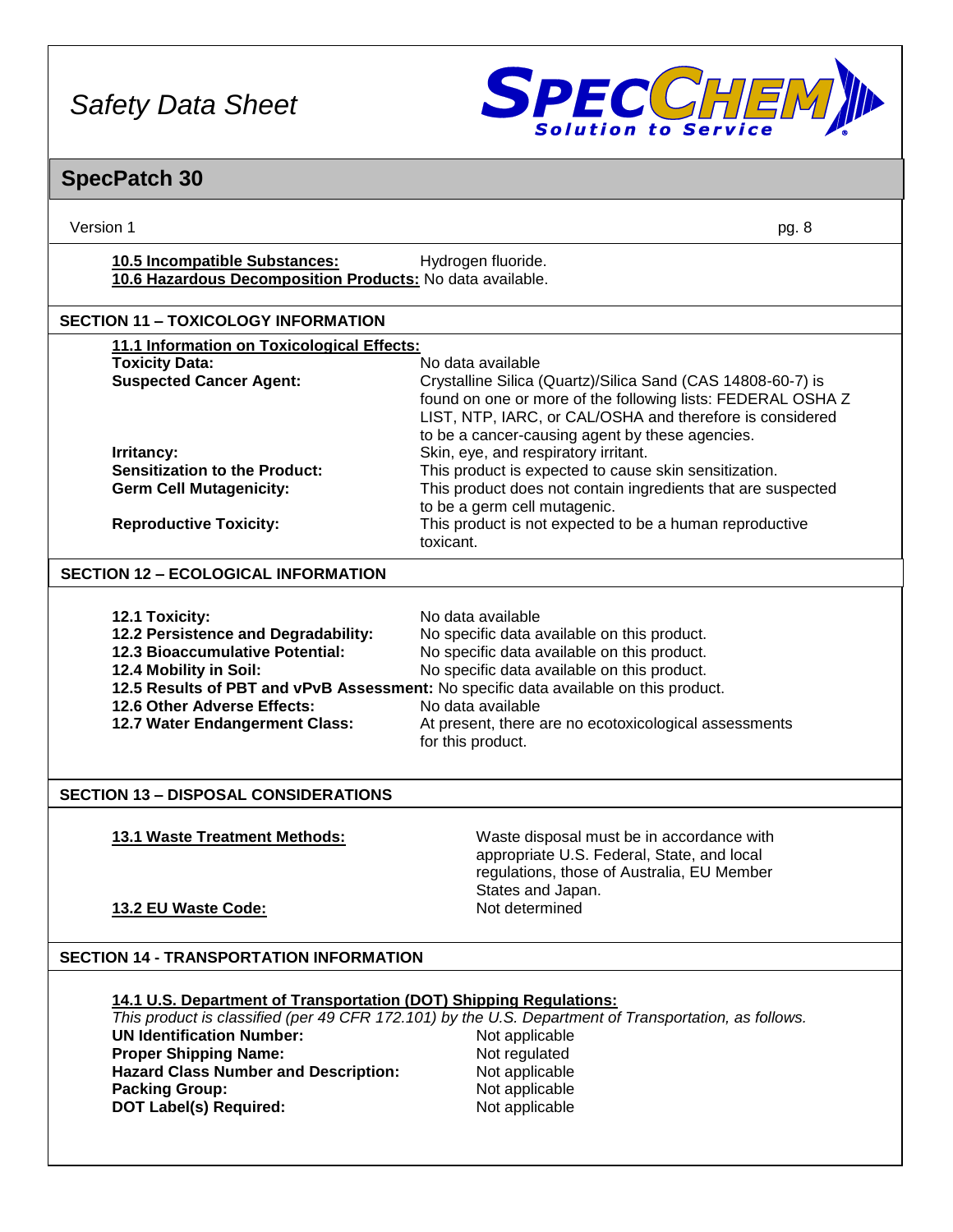

| Version 1                                                                                                                                                                                                                                                                                                                                                                                                                                                                                                                                                                                                                                                                                                                                                                                                                                                                                                                                                                                                                                                                                                                                                                                                                                                                                                                                                             | pg. 9                                                                                                                                                                                                                  |
|-----------------------------------------------------------------------------------------------------------------------------------------------------------------------------------------------------------------------------------------------------------------------------------------------------------------------------------------------------------------------------------------------------------------------------------------------------------------------------------------------------------------------------------------------------------------------------------------------------------------------------------------------------------------------------------------------------------------------------------------------------------------------------------------------------------------------------------------------------------------------------------------------------------------------------------------------------------------------------------------------------------------------------------------------------------------------------------------------------------------------------------------------------------------------------------------------------------------------------------------------------------------------------------------------------------------------------------------------------------------------|------------------------------------------------------------------------------------------------------------------------------------------------------------------------------------------------------------------------|
| <b>North American Emergency</b><br><b>Response Guidebook Number:</b>                                                                                                                                                                                                                                                                                                                                                                                                                                                                                                                                                                                                                                                                                                                                                                                                                                                                                                                                                                                                                                                                                                                                                                                                                                                                                                  | Not applicable                                                                                                                                                                                                         |
| 14.2 Environmental Hazards:<br><b>Marine Pollutant:</b>                                                                                                                                                                                                                                                                                                                                                                                                                                                                                                                                                                                                                                                                                                                                                                                                                                                                                                                                                                                                                                                                                                                                                                                                                                                                                                               | The components of this product are not designated by<br>the Department of Transportation to be Marine                                                                                                                  |
| 14.3 Special Precaution for User:                                                                                                                                                                                                                                                                                                                                                                                                                                                                                                                                                                                                                                                                                                                                                                                                                                                                                                                                                                                                                                                                                                                                                                                                                                                                                                                                     | Pollutants (49 CFR 172.101, Appendix B).<br>None                                                                                                                                                                       |
| 14.4 International Air Transport Association<br><b>Shipping Information (IATA):</b>                                                                                                                                                                                                                                                                                                                                                                                                                                                                                                                                                                                                                                                                                                                                                                                                                                                                                                                                                                                                                                                                                                                                                                                                                                                                                   | Not regulated.                                                                                                                                                                                                         |
| 14.5 International Maritime Organization<br><b>Shipping Information (IMO):</b>                                                                                                                                                                                                                                                                                                                                                                                                                                                                                                                                                                                                                                                                                                                                                                                                                                                                                                                                                                                                                                                                                                                                                                                                                                                                                        |                                                                                                                                                                                                                        |
| <b>UN Identification Number:</b><br><b>Proper Shipping Name:</b>                                                                                                                                                                                                                                                                                                                                                                                                                                                                                                                                                                                                                                                                                                                                                                                                                                                                                                                                                                                                                                                                                                                                                                                                                                                                                                      | Not applicable<br>Not regulated                                                                                                                                                                                        |
| <b>Hazard Class Number and Description:</b><br><b>Packing Group:</b>                                                                                                                                                                                                                                                                                                                                                                                                                                                                                                                                                                                                                                                                                                                                                                                                                                                                                                                                                                                                                                                                                                                                                                                                                                                                                                  | Not applicable<br>Not applicable                                                                                                                                                                                       |
| <b>EMS-No:</b>                                                                                                                                                                                                                                                                                                                                                                                                                                                                                                                                                                                                                                                                                                                                                                                                                                                                                                                                                                                                                                                                                                                                                                                                                                                                                                                                                        | Not applicable                                                                                                                                                                                                         |
| <b>SECTION 15 - REGULATORY INFORMATION</b>                                                                                                                                                                                                                                                                                                                                                                                                                                                                                                                                                                                                                                                                                                                                                                                                                                                                                                                                                                                                                                                                                                                                                                                                                                                                                                                            |                                                                                                                                                                                                                        |
| 15.1 Safety, Health and Environmental Regulations Specific for the Substance or Mixture:<br><b>United States Regulations:</b><br><b>U.S. SARA Reporting Requirements:</b><br>of Title III of the Superfund Amendments and Reauthorization Act.<br><b>U.S. SARA 311/312:</b><br>Acute Health: Yes; Chronic Health: Yes; Fire: No; Reactivity; No<br><b>U.S. CERCLA Reportable Quantity:</b><br>None<br><b>U.S. TSCA Inventory Status:</b><br>The components of this product are listed on the TSCA Inventory or are exempted from listing.<br><b>Other U.S. Federal Regulations:</b><br>None known<br><b>California Safe Drinking Water and Toxic Enforcement Act (Proposition 66):</b><br>This product does contain "Silica, crystalline", which is on the Proposition 65 Lists.<br>15.2 Canadian Regulations:<br><b>Canadian DSL/NDSL Inventory Status:</b><br>Components are DSL Listed, NDSL Listed and/or are exempt from listing<br><b>Other Canadian Regulations:</b><br>Not applicable<br><b>Canadian Environmental Protection Act (CEPA) Priorities Substances Lists:</b><br>This product has been classified in accordance with the hazard criteria of the Controlled Products<br>Regulations and the MSDS contains all of the information required by those regulations.<br><b>Canadian WHMIS Classification and Symbols:</b><br><b>Product Regulations</b> | The components of this product are not subject to the reporting requirements of Sections 302, 304, and 313<br>This product is Class E, Corrosive, and D2B, Materials causing other toxic effects, per WHMIS Controlled |